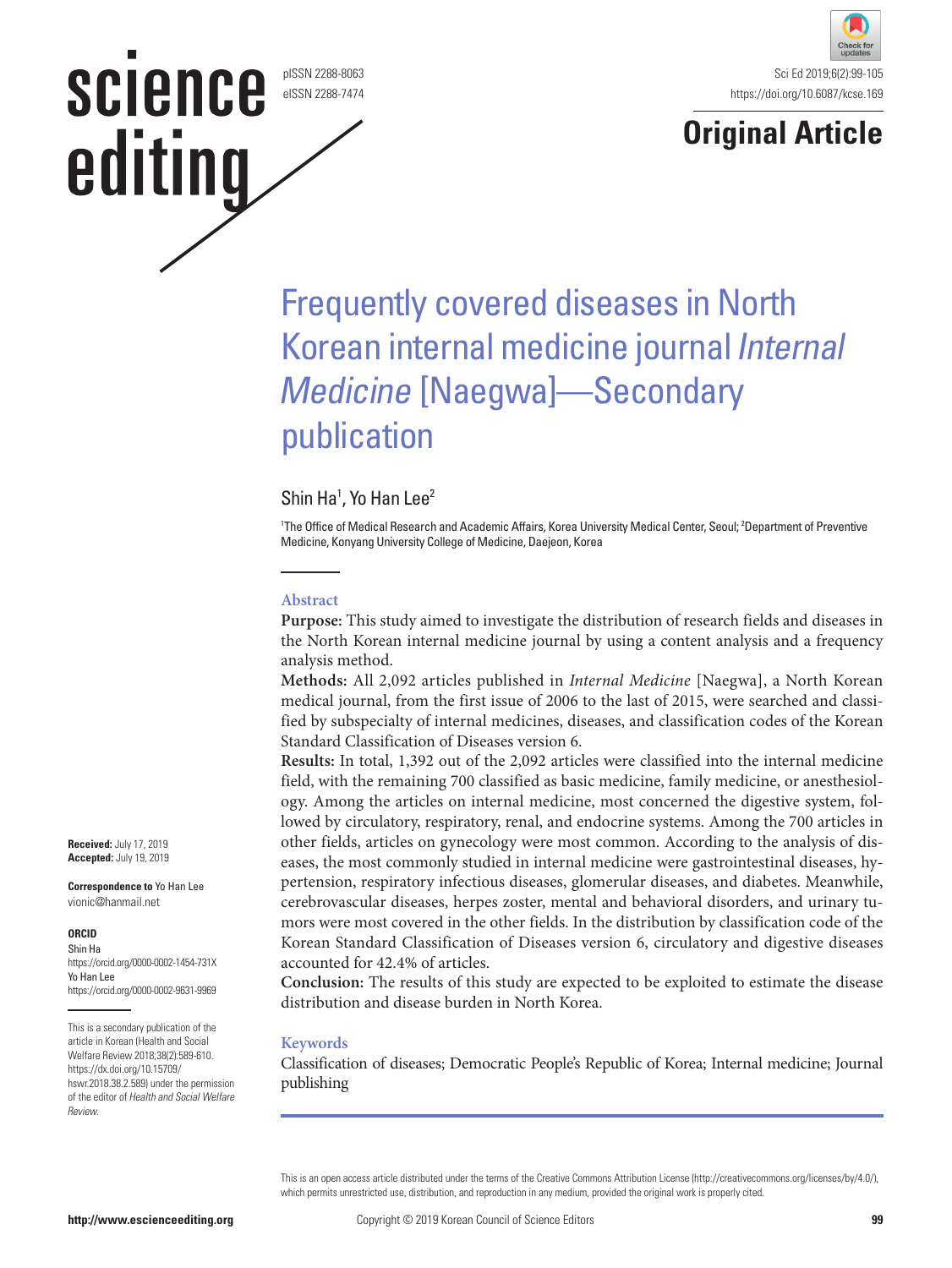

# **Introduction**

Despite some groups and researchers being allowed to contact or enter North Korea, it is difficult to study on North Korea [1,2]. The political and historical consequences of the South-North separation after 1945 and subsequent conflicts add to the difficulties of South Korean researchers seeking to access information on North Korea. In spite of those difficulties, research on North Korea is conducted steadily and actively in fields such as politics, economics, and sociology. However, even in those academic fields, it is still difficult to communicate with North Korean researchers or to acquire North Korean academic publications [3]. In the field of medical science, research has been mainly conducted through subjects accessible in South Korea due to the aforementioned limited access. The subjects of the studies were based on the official publications on North Korea by the South Korean government, sources available in interviews conducted with the North Korean refugees, or reports published by the organizations, such as World Health Organization (WHO), that have limited access to North Korea. The topics of the studies were mainly institutional contents such as health systems, health care systems, and medical education status [4-6]. Although there have been some studies on North Korean medical journals, there has been limited examination of the distribution of diseases, quality of medical care, and technology [3,7-10].

North Korea's important medical and public health problems are known to be infectious diseases, maternal health, nutritional problems, and health care systems. However, according to the Korea Foundation for International Healthcare [11], the non-infectious disease burden is also significant. WHO data points out that cardiovascular diseases were the major causes of death in North Korea. In addition, non-infectious diseases accounted for 65% of all deaths. According to a previous study analyzing the disease burden in North Korea, the burden of non-infectious diseases is also problematic [12]. According to the Korea Foundation for International Health Care [11], the present medical health situation in North Korea will be a serious problem if the North and South are unified. Therefore, it is necessary to know the prevalence of diseases in North Korea to grasp the actual condition of North Korea's health and medical situation.

According to Shin et al. [13] and the Korea Foundation for International Healthcare [11], there are 10 North Korean medical journals available in South Korea: *Goryeo Medicine*  (North Korea traditional medicine), *Oral Medicine Ophthalmology Otorhinolaryngology, Basic Medicine, Internal Medicine, Pediatrics Obstetrics* & *Gynecology, Preventive Medicine, Chosun Pharmacy*, and *Chosun Medicine*. There are two government-owned publishing houses of journals. They have been consecutively published since their respective first issuances. Given that the journals have been steadily published and there has been no significant change in the numbers of articles published, even during the economic recession of the country, the North Korean medical journals have been accumulating a valuable set of data on the medical concerns of, and results of the studies on, the local population. However, according to Kim and Lee [14], the North Korean government has been involved with the selection of researchers to contribute to the journals as well as their submissions. Therefore, North Korean medical journals have limited openness depending on the intentions of the government.

North Korea has not published epidemiological indicators either internally or externally. In addition, as mentioned earlier, South Korean researchers are not allowed to conduct direct studies on the North Korean people. However, North Korean medical journals, which are an accumulation of research results, are accessible from South Korea. Here, the importance and usefulness of the North Korean medical journals as subjects for objective understanding of the health care situation of North Korea have to be highlighted. Despite the fundamental limitations of research on North Korea, this study focuses on *Internal Medicine* [Naeggwa], a North Korean medical journal, which has the least political value among the other journals. The purpose of this study was to examine the contents of the articles published in *Internal Medicine*.

#### **Methods**

#### **Ethics statement**

This study is based on literature analysis; therefore, informed consent or approval by an institutional review board is not required.

#### **Material**

The data source for this study was 2,092 articles published in the journal *Internal Medicine* from the first issue of 2006 to the third of 2015, obtained from the Information Center on North Korea (https://unibook.unikorea.go.kr). This accounts for 9% of the estimated 19,000 articles published in North Korean medical journals accessible in South Korea during the same period. Until February 2016, when the results of this study became available, a total of 9 North Korean medical journals had been available in South Korea, with *Internal Medicine* being the only one on the topic of internal medicine.

#### **Content and frequency analysis**

For this study, two authors majoring in medicine and health sciences read the same articles thoroughly, extracted core and other information from each article, and exported their work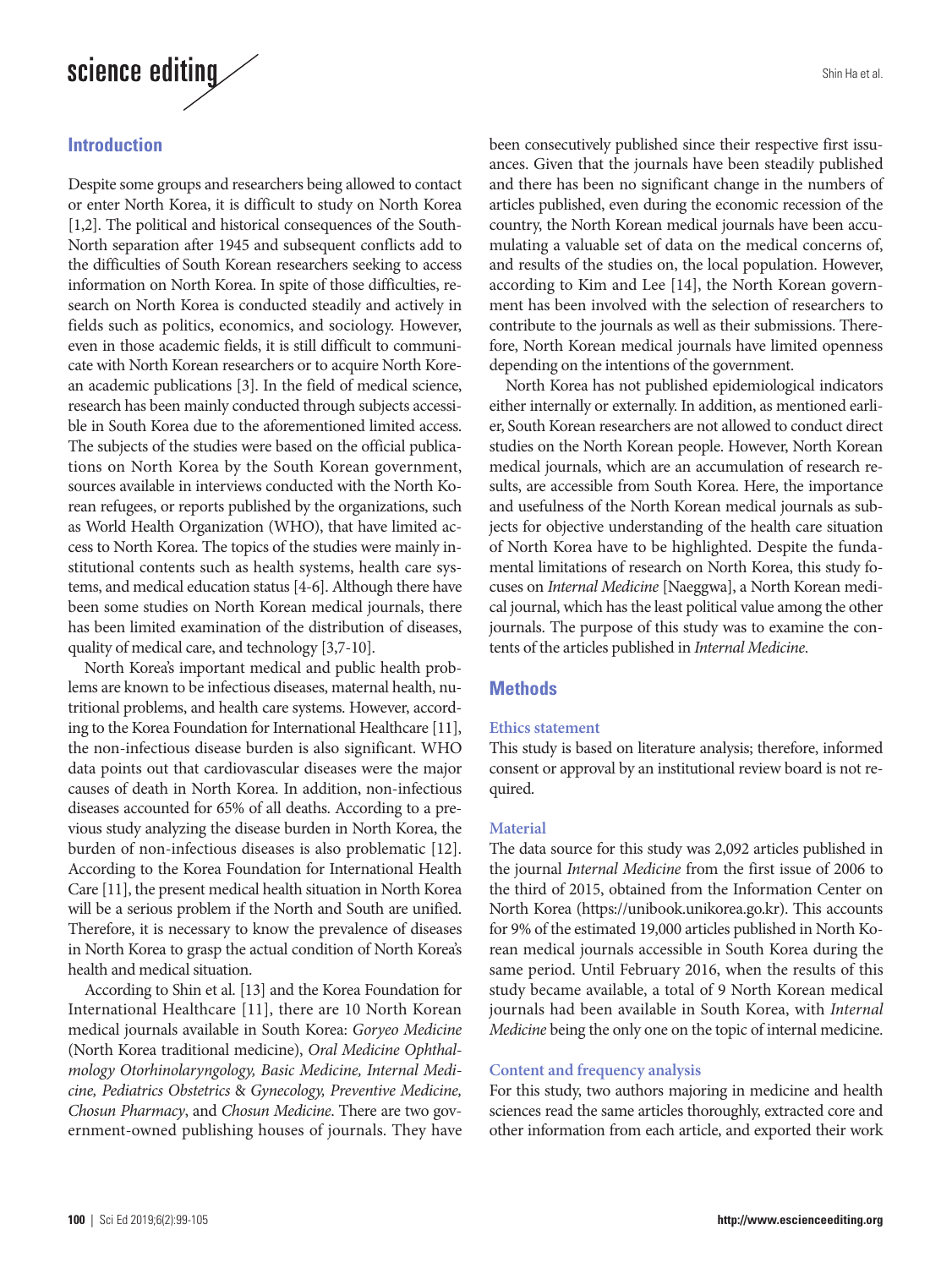

After reading the articles, we extracted the disease name from the titles. When two or more disease names were extracted, each author selected the name that was considered most appropriate after re-reading the article, and the representative disease name selected through agreement between the authors. The disease names were somewhat different from those used in South Korea; therefore, they were replaced with medical terminology consistent with South Korea's disease names through a similar-term reunification process. For example, the North Korean term "rheumatoid" was replaced with "rheumatism," "metopodynia" with "headache," and "pegijong" (i.e., emphysema) with "pyegijong". However, if a term could not be replaced by a South Korean version, the words and terms used in North Korea were used. In the endocrine, digestive, circulatory, and respiratory categories, higher classification items including disease names were added to confirm the distribution, based on the requests and advice of the faculty members who participated in the classification process. The endocrinology category included thyroid disorders, thyroid nodule, osteoporosis, diabetes, and autoimmune thyroid disease and tumor. The gastroenterology category included liver, biliary tract, peritoneum, gastrointestinal tract, intestine, and pancreas disorders. The cardiology category included hyperlipidemia, hypertension, other circulatory system disorders, other forms of heart disease, cerebrovascular disease, arterial and capillary disease, chronic rheumatic heart disease, congenital malformations, deformations and chromosomal abnormalities, circulatory disease, pulmonary heart disease, diseases of pulmonary circulation, and ischemic heart disease. The pulmonology category covered chronic obstructive respiratory diseases, respiratory system infections, tumor, and



asthma. The KCD-6 major classification codes were intended to match the names of the major diseases covered by the authors or to find the appropriate codes and ascribe the highestlevel code element. For example, if the disease name was facial nerve disorders, the code G51 (corresponding to the disease name) was searched for, and then the upper-class code G was given.

## **Results**

Out of 2,092 articles, 1,392 within nine subspecialties of internal medicine were identified, and 700 within the other areas. The nine sub-specialties of internal medicine ordered by frequency of occurrence are as follows: gastroenterology (472 cases, 33.9%), cardiology (370, 26.6%), pulmonology (200, 14.4%), nephrology (110, 7.9%), endocrinology (96, 6.9%), hematology and oncology (83, 6.0%), rheumatology (35, 2.5%), infection (24, 1.7%), and allergy (2, 0.1%) (Fig. 1).

## **Subject distribution of the fields other than internal medicine**

The number of articles related to the other fields was 700, ordered by frequency of occurrence are as follows: neurology (206 cases, 29.4%), basic medicine (188, 26.9%), dermatology (94, 13.4%), neurosurgery (40, 5.7%), psychiatry (34, 4.9%), urology (25, 3.6%), orthopedics (20, 2.9%), emergency medicine  $(9, 1.3\%)$ , and dentistry  $(1, 0.1\%)$ . The 43 remaining articles are the editorials and columns of the North Korean authorities that did not fall within the bounds of medical science.

#### **Publication trends by subspecialty**

Over a decade (2006–2015), the trends in the publication of articles by subspecialty showed that there was no significant increase or decrease in the number of articles published (Fig.



**Fig. 1.** Sub-specialties of 1,392 articles in the field of internal medicine published in Internal Medicine [Naegwa] from 2006 to 2015.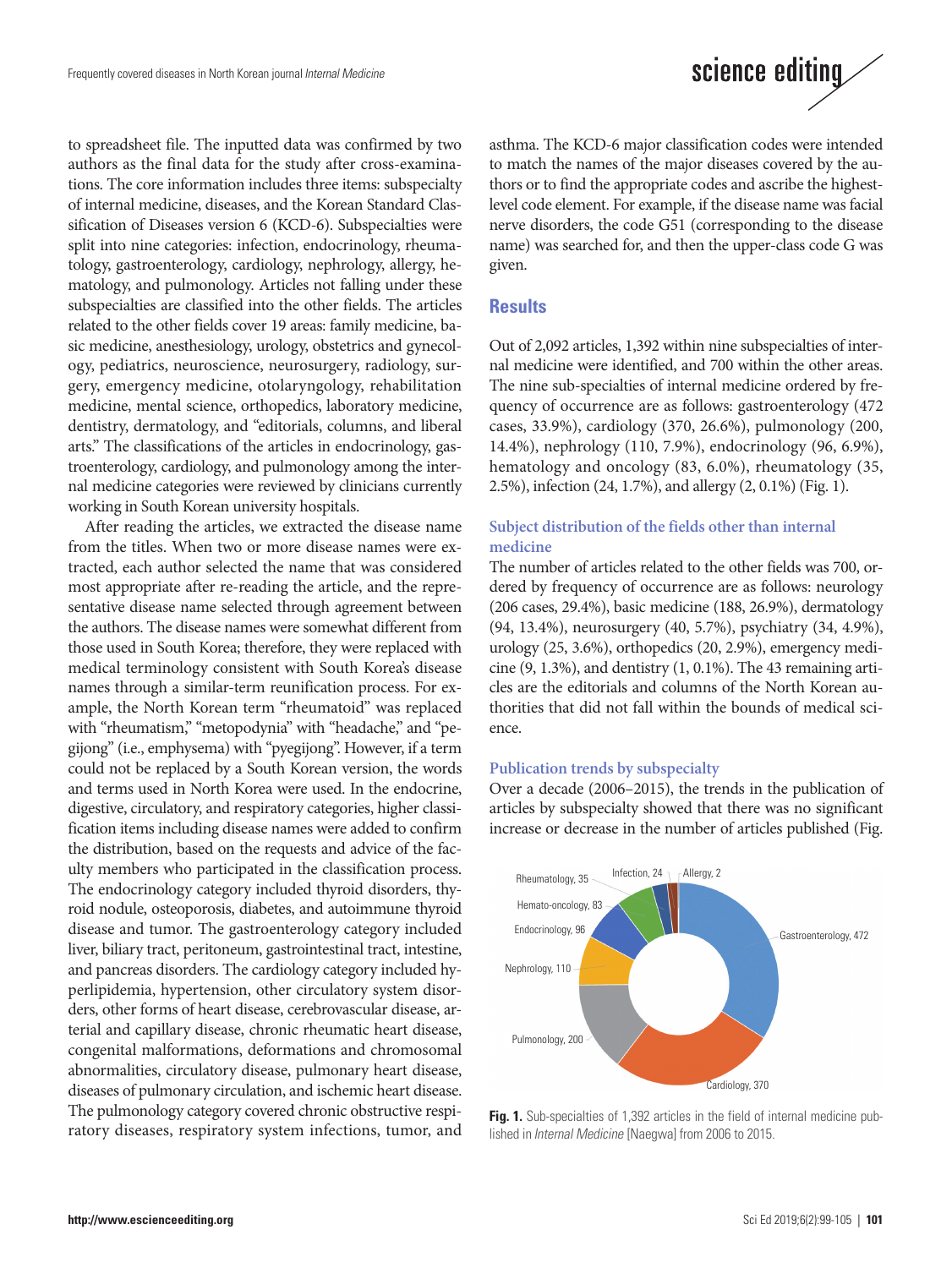science editing



**Fig. 2.** Publication trends by internal medicine sub-specialty among the 2,092 articles published in Internal Medicine [Naegwa] from 2006 to 2015.

**Table 1.** Major disease in the field of internal medicine that appeared in the North Korean internal medicine journal Internal Medicine [Naegwa] from 2006 to 2015

| Sub-specialties  | Disease name                                        | Value<br>$(n=1,248)$ |
|------------------|-----------------------------------------------------|----------------------|
| Gastroenterology | Gastrointestinal diseases                           | 131 (10.5)           |
|                  | Liver diseases                                      | 88(7.1)              |
|                  | Biliary tract disease                               | 57(4.6)              |
|                  | Intestine disease                                   | 46 (3.7)             |
|                  | Tumor                                               | 46(3.7)              |
| Cardiology       | Hypertension                                        | 79 (6.3)             |
|                  | Ischemic heart disease                              | 79 (6.3)             |
|                  | Other forms of heart disease                        | 68(5.4)              |
|                  | Disease of circulatory system                       | 27(2.2)              |
|                  | Hyperlipidemia                                      | 24(1.9)              |
|                  | Tumor                                               | 1(0.1)               |
| Pulmonology      | Respiratory infectious diseases                     | 77(6.2)              |
|                  | Chronic obstructive pulmonary disease <sup>a)</sup> | 29(2.3)              |
|                  | Asthma                                              | 22(1.8)              |
|                  | Carbon monoxide poisoning                           | 18(1.4)              |
|                  | Tumor                                               | 18(1.4)              |
| Nephrology       | Glomerular diseases                                 | 33(2.6)              |
|                  | Urolithiasis                                        | 11(0.9)              |
|                  | Acute renal failure                                 | 6(0.5)               |
|                  | Nephrotic syndrome                                  | 5(0.4)               |
|                  | Tumor                                               | 2(0.2)               |
| Endocrinology    | <b>Diabetes</b>                                     | 43(3.4)              |
|                  | Autoimmune thyroid disease                          | 17(1.4)              |
|                  | Thyroid disorders                                   | 4(0.3)               |
|                  | Tumor                                               | 2(0.2)               |

Values are presented as number (%).<br><sup>a)</sup>Including chronic bronchitis.

Shin Ha et al.

2). There were no changes in the issuing institution and issuing dates, and no increases in the frequency of issuance during the period. No significant changes in the number of articles in any particular subject area were observed. There were no remarkable changes in the occupancy of each subspecialty in terms of the number of articles. However, articles on infection had not been published at all before 2009, and two to five cases per year have been published since then. Articles on allergy were found in 2007 and 2012, one for each.

#### **Status by disease names**

Table 1 shows the status of the major diseases in the top five of the nine internal medicine subspecialties and the top five of the other fields. The diseases are ranked by subspecialty as follows: For gastroenterology, the order is gastroduodenal disease (131 cases, 10.5%), liver diseases (88, 7.1%), biliary diseases (57, 4.6%), and intestine diseases (46, 3.7%). For cardiology, the order is hypertension (79, 6.3%), ischemic heart disease (79, 6.3%), other forms of heart disease (68, 5.4%), circulatory diseases (27, 2.2%), and hyperlipidemia (24, 1.9%). For pulmonology, the order is respiratory infectious diseases (77,

**Table 2.** Major diseases in the areas other than internal medicine that appeared in the North Korean internal medicine journal *Internal Medicine* [Naegwa] from 2006 to 2015

| Areas        | Disease name                               | Value (n = 700) |
|--------------|--------------------------------------------|-----------------|
| Neurology    | Cerebrovascular diseases                   | 59(8.4)         |
|              | Cerebral infarction                        | 23(3.3)         |
|              | Neurological diseases                      | 18(2.6)         |
|              | Lumbosacral neuritis or radicular syndrome | 16(2.3)         |
|              | Tumor                                      | 3(0.4)          |
| Dermatology  | Herpes zoster                              | 15(2.1)         |
|              | Tinea pedis                                | 10(1.4)         |
|              | Psoriasis                                  | 9(1.3)          |
|              | Tumor                                      | 4(0.6)          |
| Neurosurgery | Cerebrovascular diseases                   | 13(1.9)         |
|              | Subarachnoid hemorrhage                    | 5(0.7)          |
|              | Tumor                                      | 1(0.1)          |
| Psychiatry   | Mental and behavioral disorders            | 9(1.3)          |
|              | Schizophrenia                              | 4(0.3)          |
|              | Dissociative [conversion] disorders        | 4(0.6)          |
|              | Nonorganic sleep disorders                 | 3(0.4)          |
| Urology      | Tumor                                      | 9(1.3)          |
|              | Prostatitis                                | 3(0.4)          |
|              | Urinary tract infection                    | 3(0.4)          |

Values are presented as number (%).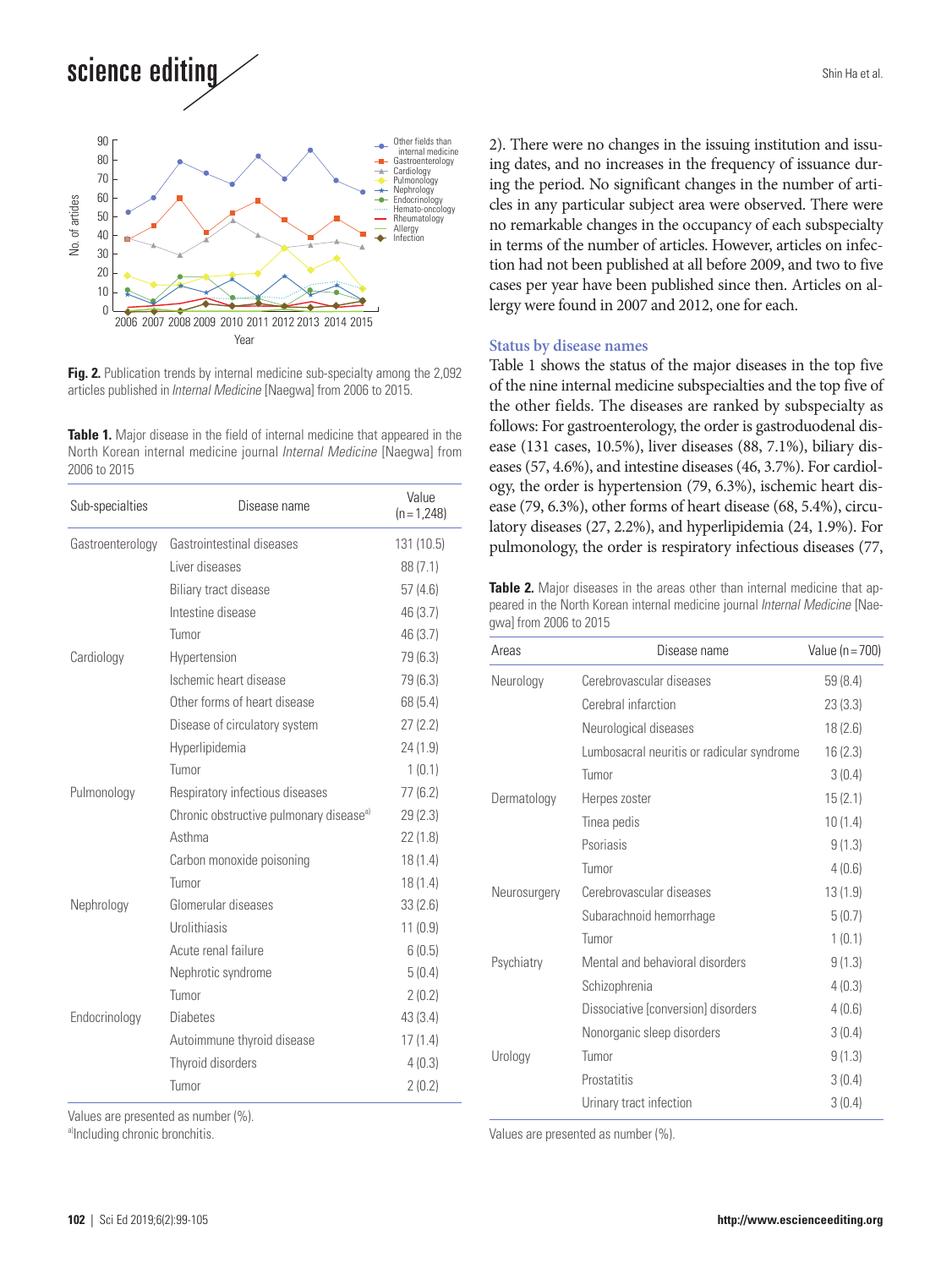6.2%), chronic obstructive pulmonary disease (29, 2.3%), asthma (22, 1.8%), and carbon monoxide (CO) poisoning (18, 1.4%). For nephrology, the order is glomerular diseases (33, 2.6%), urolithiasis (11, 0.9%), acute renal failure (6, 0.5%), and nephrotic syndrome (5, 0.4%). For endocrinology, the order is diabetes (43, 3.4%), autoimmune thyroid disease (17, 1.4%), and thyroid disorders (4, 0.3%). The main organs or tissues of the cancers in the top five of the nine internal medicine subspecialties are as follows. For the gastroenterology, 16 cases of gastric cancer, 16 cases of liver cancer and eight cases of rectal cancer were studied. There were two cases each on colorectal cancer and mucosa-associated lymphoid tissue lymphoma. One case of pericardial mesothelioma was found in the cardiology area. There were 18 cases of respiratory system tumors, 13 of which are about lung cancer, and one peripheral case and one asymptomatic case. There were two cases of renal tumors, renal cell carcinoma and renal pelvic tumors. For the endocrinology, there were two cases, both thyroid tumors.

For the other category, research subjects are as follows (Table 2). For neurology, the order was neurological diseases (59, 8.4%), cerebral infarction (23, 3.3%), nervous system diseases (18, 2.6%), and lumbosacral neuritis or radicular syndrome (16, 2.3%). For dermatology, the order was herpes zoster (15, 2.1%), tinea pedis (10, 1.4%), and psoriasis (9, 1.3%). For neurosurgery, the order was cerebrovascular diseases (13, 1.9%) and subarachnoid hemorrhage (5, 0.7%). For psychiatry, the order was mental and behavioral disorders (9, 1.3%), schizophrenia (4, 0.6%), dissociative [conversion] disorders (4, 0.6%), and nonorganic sleep disorders (3, 0.4%). For urology, the order was tumor (9, 1.3%), prostatitis (3, 0.4%) and urinary tract infection (3, 0.4%). Five of the nine tumor cases were bladder cancers and four were prostate cancers.

#### **KCD classification result**

Table 3 shows the classification result using the KCD's classification codes. The codes were assigned to 1,743 out of the 2,092 articles; the 349 uncoded articles were the editorials or columns of the North Korean government, introduction of knowledge on general medical science, experimental research not targeting specific diseases, and research and evaluation of specific medical technologies, devices, and software. According to the results of the classification, the main subjects of study were diseases of the circulatory system (396, 22.7%), diseases of the digestive system (344, 19.7%), neoplasms (138, 7.9%), certain infectious or parasitic diseases (126, 7.2%), diseases of the respiratory system (121, 6.9%), endocrine, nutritional or metabolic diseases (111, 6.4%), diseases of the genitourinary system (108, 6.2%), diseases of the musculoskeletal system or connective tissue (84, 4.8%), diseases of the nervous system (77, 4.4%), mental, behavioral or neurodevelopmental



**Table 3.** Number of articles classified according to KCD-6, published in *Inter*nal Medicine [Naegwa] from 2006 to 2015

| Diseases according to KCD-6                                           | Value       |
|-----------------------------------------------------------------------|-------------|
| Diseases of the circulatory system                                    | 396 (22.7)  |
| Diseases of the digestive system                                      | 344 (19.7)  |
| Neoplasm                                                              | 138(7.9)    |
| Certain infectious or parasitic diseases                              | 126(7.2)    |
| Diseases of the respiratory system                                    | 121(6.9)    |
| Endocrine, nutritional or metabolic diseases                          | 111(6.4)    |
| Diseases of the genitourinary system                                  | 108(6.2)    |
| Diseases of the musculoskeletal system or connective tissue           | 84 (4.8)    |
| Diseases of the nervous system                                        | 77(4.4)     |
| Mental, behavioural or neurodevelopmental disorders                   | 49 (2.8)    |
| Diseases of the skin                                                  | 49 (2.8)    |
| Diseases of the blood or blood-forming organs                         | 38(2.2)     |
| Symptoms, signs or clinical findings, not elsewhere classified        | 33(1.9)     |
| Injury, poisoning or certain other consequences of<br>external causes | 30(1.7)     |
| External causes of morbidity or mortality                             | 21(1.2)     |
| Developmental anomalies                                               | 11(0.6)     |
| Codes for special purposes                                            | 4(0.2)      |
| Diseases of the visual system                                         | 2(0.1)      |
| Diseases of the ear or mastoid process                                | 1(0.1)      |
| Total                                                                 | 1,743 (100) |

Values are presented as number of articles (%).

KCD-6, Korean Standard Classification of Diseases version 6.

disorders (49, 2.8%), diseases of the skin (49, 2.8%), and diseases of the blood or blood-forming organs (38, 2.2%).

#### **Discussion**

Through this study, we were able to determine which diseases are mainly covered in *Internal Medicine*, a medical journal in North Korea, and what kinds of diseases have been studied in the field of medicine. The main results revealed in this study can be used to estimate the current state of medical diseases in North Korea. The topics of gastroenterology, cardiology, and pulmonology were the highest. The number of articles in these three subspecialties, 1,042, accounted for 74.9% of the total 1,392 in the field of internal medicine. According to the KCD-6 classifications, the combined 861 cases of circulatory diseases, digestive diseases, and respiratory diseases were the most common. The neoplasms (138, 7.9%) were classified separately; however, the results of the KCD-6 classification are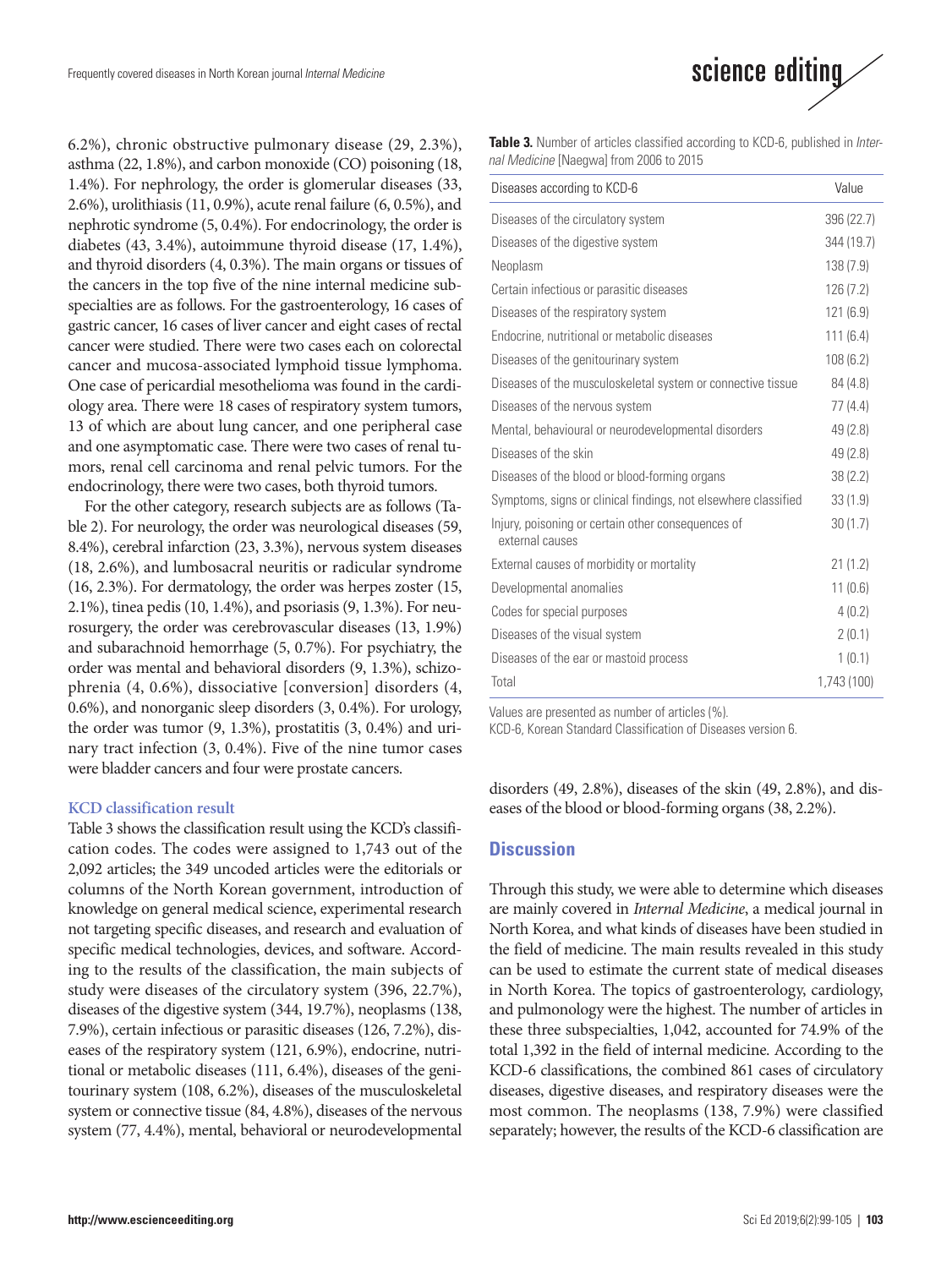# science editing

not significantly different from the distribution results by subspecialty, considering that neoplasms are included as a disease name. It can be assumed that digestive diseases, circulatory diseases, and respiratory diseases cause a relatively high disease burden in North Korea, as confirmed by the WHO data [11]. Out of gastrointestinal cancers, the numbers of liver cancer and stomach cancer cases were high, at 16 each, whereas there were only two colorectal cancer cases. That is probably because North Koreans' eating habits are not the same as the western meat-based diets [15,16].

Cerebrovascular diseases, heart diseases, liver diseases, hypertension, and diabetes, are relatively common diseases in North Korea and it is estimated that the related disease burden is heavy (Table 1). These diseases require continuous medication and lifestyle correction for the management of diseases, which is difficult taking into consideration the economic and health situation of North Korea after a series of hardships [17,18].

It is difficult to determine the degree of a disease on the basis of the high frequency of studies on the specific disease in *Internal Medicine*. However, it is possible to estimate to some extent by supplementing several grounds, including the overall socio-economic situation of North Korea. For example, regarding the respiratory system, CO poisoning was the fourth most common subject (Table 1). It is not reasonable to judge that CO poisoning is widespread in North Korea, causing social loss, based on the above results. However, although it is difficult to judge the degree of the disease, it can be deduced that the socioeconomic situation of North Korea provides an environment in which North Korean medical researchers can continue to be interested in CO poisoning, and it can be assumed that the environmental impact is reflected in the number of articles dealing with the disease. This is because the socioeconomic situation of North Korea serves as a basis for assuming that North Koreans are more easily exposed to CO poisoning. According to Kim et al. [19], in North Korea the demand for fuel briquettes is very high because of the relatively cold winter, continuous need for heating, the chronic economic difficulties and power shortages. In this aspect, it can be expected that North Koreans, including medical researchers, are more exposed to CO poisoning.

*Internal Medicine* is a journal that deals with a specific subject area, but it has the characteristic that it covers the whole field of medicine. It also includes surgical subjects such as subarachnoid hemorrhage, as well as dermatological and psychiatric ones. This can be considered from two perspectives. First, when the results were of collaborative research conducted by a number of subspecialties such as interdisciplinary research, the author chose to submit the article to *Internal Medicine*. Second, because there were no academic journals dedicated to topics such as neurology, journals such as *Internal Medicine* or their editors accepted articles in other fields. It is difficult to explicate why *Internal Medicine* reflects various medical topics only by these perspectives. However, it is likely that a hypothesis can be presented based on information such as the possibility of collaborative research by specialized fields, restricted number of medical journals in North Korea, and control of the North Korean government. This hypothesis can be verified through qualitative research including interviews with or questionnaires completed by North Korean refugees who had contributed to the North Korean medical journals.

*Internal Medicine* is believed to function as a space for independent academic exchange and sharing as a medical journal. Inside *Internal Medicine*, there is no instructions to authors such as submission guidelines, style and forms, or editorial policy. However, articles on the subjects of internal medicine have been continuously published through *Internal Medicine* (Fig. 2). In addition, there are few quantitative changes in the publication cycle and the articles covered. It is presumed that the information related to the contribution is communicated to the researchers through the North Korean authorities or that the North Korean medical researchers are aware of it in advance. In addition, there are no foreigners among the researchers who contributed to *Internal Medicine*. This suggests that *Internal Medicine* restricts the contributions to North Korean medical researchers living in North Korea. It is unique to North Korea to share research results in limited areas among a limited set of researchers. North Korea has few international exchanges, and academia is no exception. In the absence of exchange with the world, *Internal Medicine* seems to have continued its function by continuously publishing the articles of North Korean researchers.

The most important point in classifying the diseases covered by the articles in *Internal Medicine* was to apply an objective classification system and to make it sufficiently reproducible by other researchers in future. For the classification codes, KCD-6 was applied, which was made considering the characteristics of South Korea and meets the international standards. We also considered using International Statistical Classification of Diseases and Related Health Problems 10th revision (ICD-10), but decided that it was appropriate to use the KCD-6 to understand the structure of the code and reduce the amount of time it takes to identify the content on the diseases that corresponds to individual codes, given that the South and North use a single language. Moreover, we thought that KCD-6 was not significantly different from ICD-10, and since we would check only the differences if it were necessary to change to ICD-10, it would be appropriate for a limited research period. During the study, KCD-6 was revised to the next version, KCD-7, but at the time of revision, this paper